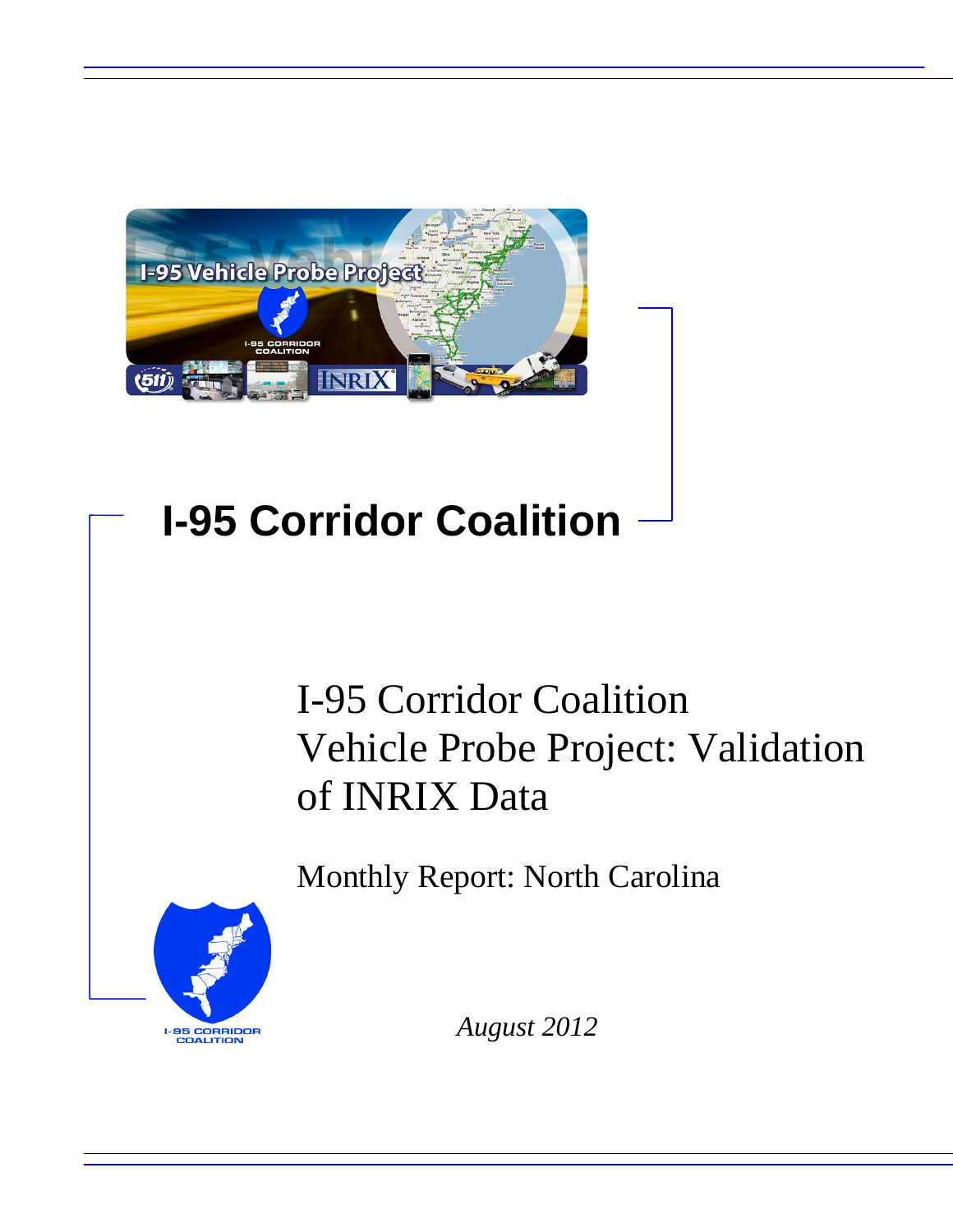# **I-95 CORRIDOR COALITION VEHICLE PROBE PROJECT VALIDATION OF INRIX DATA APRIL-MAY 2012**

# *Monthly Report*

*Prepared for:*

I-95 Corridor Coalition

*Sponsored by:*

I-95 Corridor Coalition

*Prepared by:*

Ali Haghani, Masoud Hamedi, Kiavash Parvan, Yang Lu University of Maryland, College Park

*Acknowledgements:*

The research team would like to express its gratitude for the assistance it received from the state highway officials in North Carolina Department of Transportation (NCDOT) during the course of this study. Their effort was instrumental during the data collection phase of the project. This report would not have been completed without their help.

*August 2012*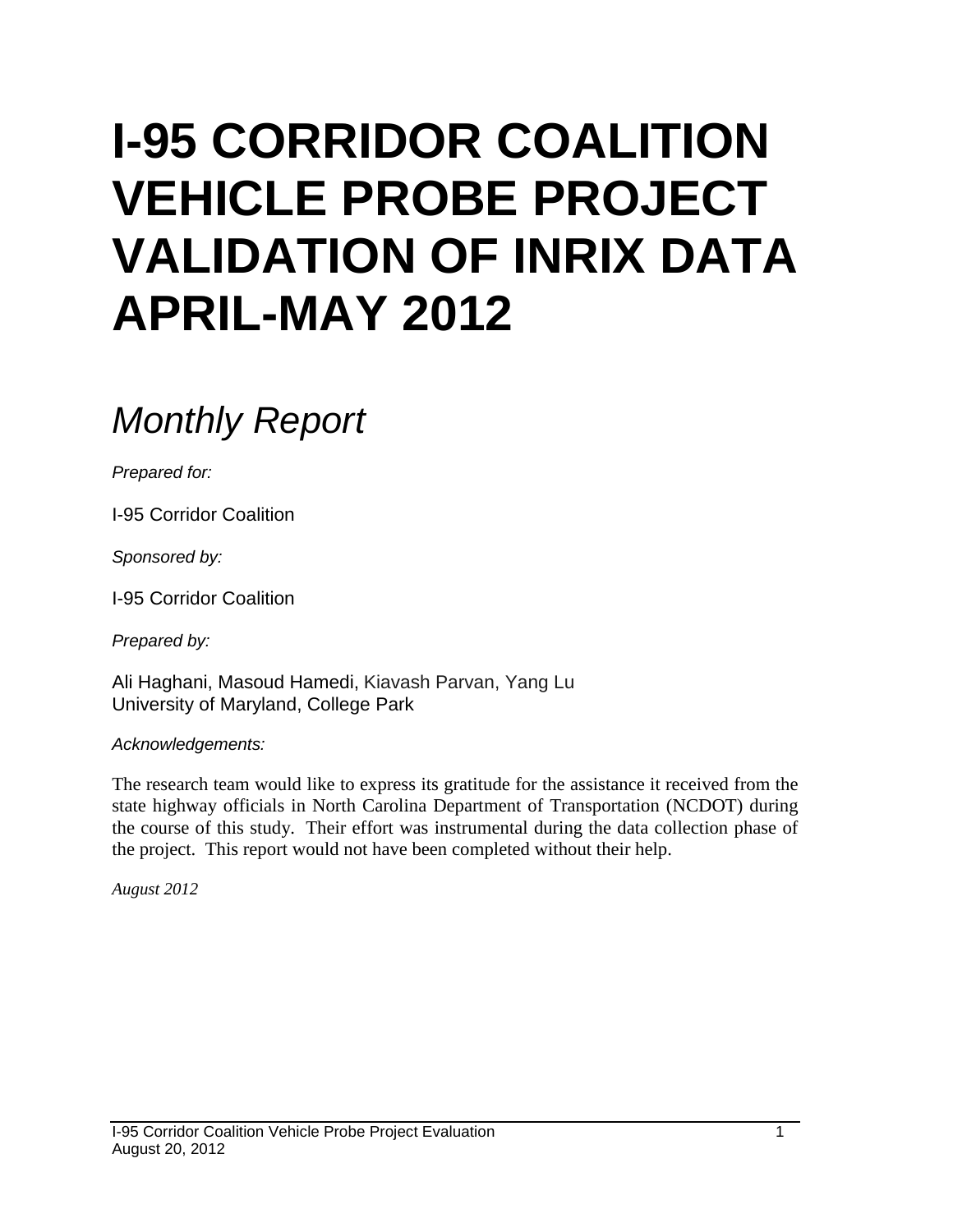## **Evaluation Results for the State of North Carolina**

#### *Executive Summary*

The data from the Vehicle Probe Project is validated using Bluetooth<sup>TM</sup> Traffic Monitoring (BTM) technology on a near monthly basis. BTMs sensor were deployed on the beginning and ending points of fourteen different segments along the I-440 corridor (freeway and ramps) and US 1 (arterials). The data was collected between April 26, 2012 and May 10, 2012 with the assistance of North Carolina Department of Transportation personnel. The dataset collected represents approximately 1024 hours of observations along 22.4 miles of roadway, which included 11.5 miles of freeways, 5.8 miles or ramps, and 5.1 miles of arterials. The number of effective travel time samples observed was 12289 in total.

ES Table 1, below summarizes the results of the comparison between the validation data and the INRIX data for **freeway segments** during the above noted periods. As shown, the average absolute speed error (AASE) and Speed Error Bias (SEB) were within specification for all speed bins. Even when errors are measured against the mean (rather than the SEM band) the data meets contract specifications for the AASE in all speed bins.

|                  | <b>ES Table 1 - North Carolina Evaluation Summary for Freeways</b>                      |            |                                    |            |           |            |  |
|------------------|-----------------------------------------------------------------------------------------|------------|------------------------------------|------------|-----------|------------|--|
|                  | <b>Absolute Speed Error</b><br>(                                                        |            | <b>Speed Error Bias</b><br>(<5mph) |            | Number of | Hours of   |  |
|                  | Comparison                                                                              | Comparison | Comparison                         | Comparison | 5 Minute  | Data       |  |
| <b>Speed Bin</b> | w ith SEM Band                                                                          | w ith Mean | with SEM Band                      | w ith Mean | Samples   | Collection |  |
| 0-30 MPH         | 4.50                                                                                    | 5.80       | 3.90                               | 4.60       | 233       | 19.4       |  |
| 30-45 MPH        | 5.50                                                                                    | 8.40       | 4.70                               | 6.70       | 226       | 18.8       |  |
| 45-60 MPH        | 1.90                                                                                    | 4.80       | 1.60                               | 4.10       | 2166      | 180.5      |  |
| $>60$ MPH        | 0.80                                                                                    | 2.80       | $-0.10$                            | $-0.30$    | 7616      | 634.7      |  |
| All Speeds       | 1.22                                                                                    | 3.41       | 0.46                               | 0.90       | 10241     | 853.4      |  |
| roadway.         | Based upon data collected from April 26, 2012 through May 10, 2012 across 11.5 miles of |            |                                    |            |           |            |  |

ES Table 2, below summarizes the results of the comparison between the validation data and the INRIX data for **ramp segments** during the above noted periods. As shown, the average absolute speed error (AASE) was within freeway specifications for all speed bins (no specifications are currently in effect for ramp data). The Speed Error Bias (SEB) was within freeway specification for all speed bins except the 30-45 mph bin.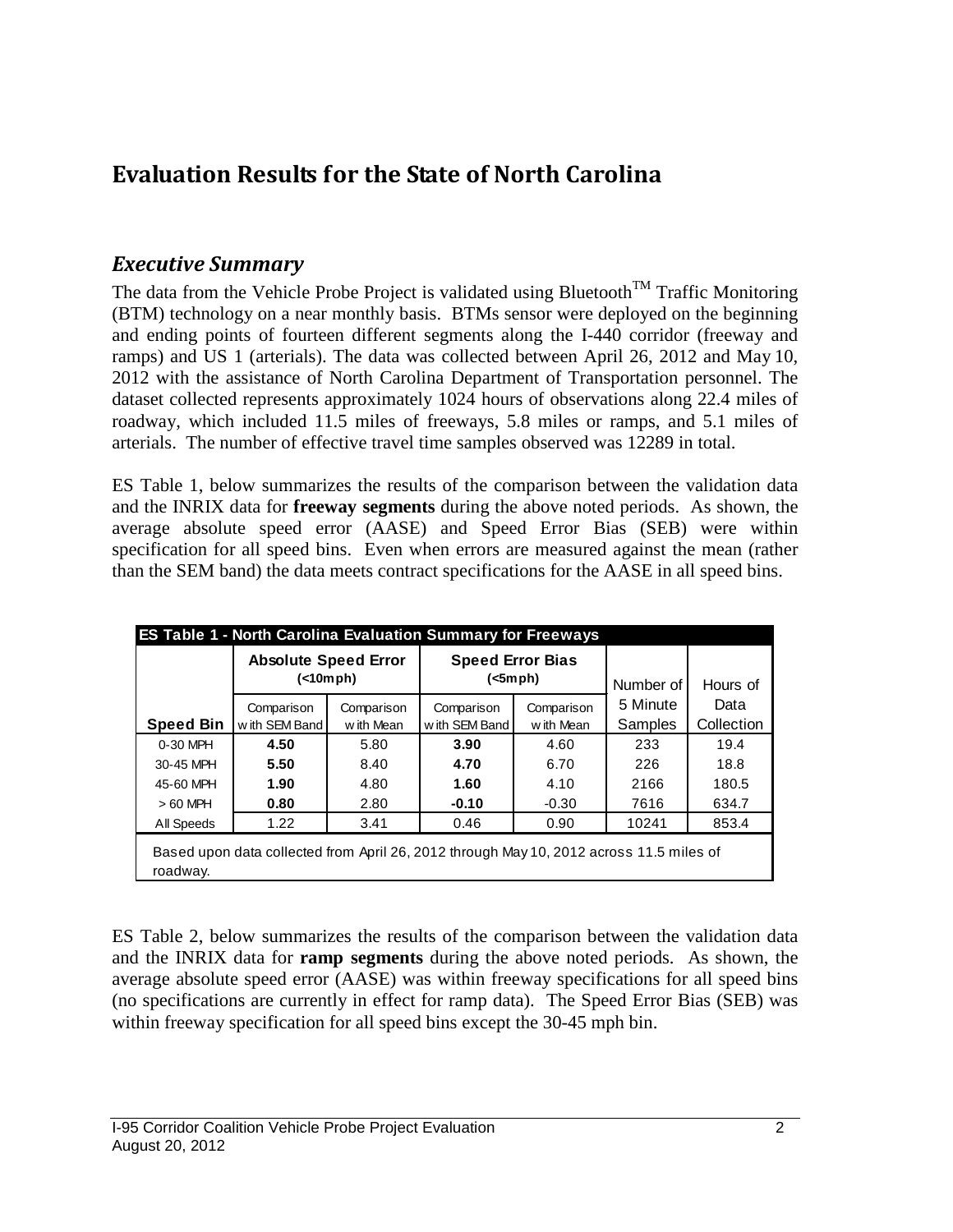|                  | <b>ES Table 2 - North Carolina Evaluation Summary for Ramps</b>                        |            |                         |            |           |            |
|------------------|----------------------------------------------------------------------------------------|------------|-------------------------|------------|-----------|------------|
|                  | <b>Absolute Speed Error</b>                                                            |            | <b>Speed Error Bias</b> |            |           |            |
|                  | (                                                                                      |            | (<5mph)                 |            | Number of | Hours of   |
|                  | Comparison                                                                             | Comparison | Comparison              | Comparison | 5 Minute  | Data       |
| <b>Speed Bin</b> | w ith SEM Band                                                                         | w ith Mean | with SEM Band           | w ith Mean | Samples   | Collection |
| 0-30 MPH         | 4.80                                                                                   | 7.50       | 3.90                    | 5.60       | 84        | 7.0        |
| 30-45 MPH        | 7.10                                                                                   | 10.40      | 5.90                    | 8.20       | 56        | 4.7        |
| 45-60 MPH        | 2.30                                                                                   | 4.70       | 2.00<br>4.20            |            | 1078      | 89.8       |
| $>60$ MPH        | 0.50                                                                                   | 2.00       | $-0.30$                 | $-0.60$    | 80        | 6.7        |
| All Speeds       | 2.56                                                                                   | 4.96       | 2.15                    | 4.17       | 1298      | 108.2      |
|                  | Based upon data collected from April 26, 2012 through May 10, 2012 across 5.8 miles of |            |                         |            |           |            |
| roadway.         |                                                                                        |            |                         |            |           |            |

Data collected on arterial segments are not included in this report. Charts and data tables are available on request. The results from arterials will be included in a more comprehensive review of data quality on arterials planned by the Coalition.

As part of the on-going validation process, vehicle probe data from each state is validated on a rotating basis. Since the inception of the validation process, data on roadways in North Carolina was validated on five occasions: October 2008, July 2009, March 2010, March 2011 and April/May 2012. These five validations represent more than 4780 hours of observations along approximately 125 miles of freeway segments in North Carolina. ES Table 3 provides a summary of the cumulative validation effort. As shown, the average absolute speed error and speed error bias are within specification for all speed bins even when errors are measured against the mean

| <b>Speed Bin</b> | <b>Absolute Speed Error</b><br>(<10mph) |                          | <b>Speed Error Bias</b><br>(<5mph) |                          | Number of 5<br>Minute | Hours of Data<br>Collection |  |
|------------------|-----------------------------------------|--------------------------|------------------------------------|--------------------------|-----------------------|-----------------------------|--|
|                  | Comparison<br>w ith SEM Band            | Comparison<br>w ith Mean | Comparison<br>with SEM Band        | Comparison<br>w ith Mean | Samples               |                             |  |
| 0-30 MPH         | 3.68                                    | 4.71                     | 2.33                               | 2.69                     | 1301                  | 108.4                       |  |
| 30-45 MPH        | 6.86                                    | 9.28                     | 2.87                               | 4.08                     | 883                   | 73.6                        |  |
| 45-60 MPH        | 1.99                                    | 4.55                     | 1.12                               | 2.93                     | 5427                  | 452.3                       |  |
| $>60$ MPH        | 1.83                                    | 4.18                     | $-1.43$                            | $-2.79$                  | 49771                 | 4147.6                      |  |
| All Speeds       | 1.97                                    | 4.30                     |                                    | $-1.04$<br>$-2.02$       |                       | 4781.8                      |  |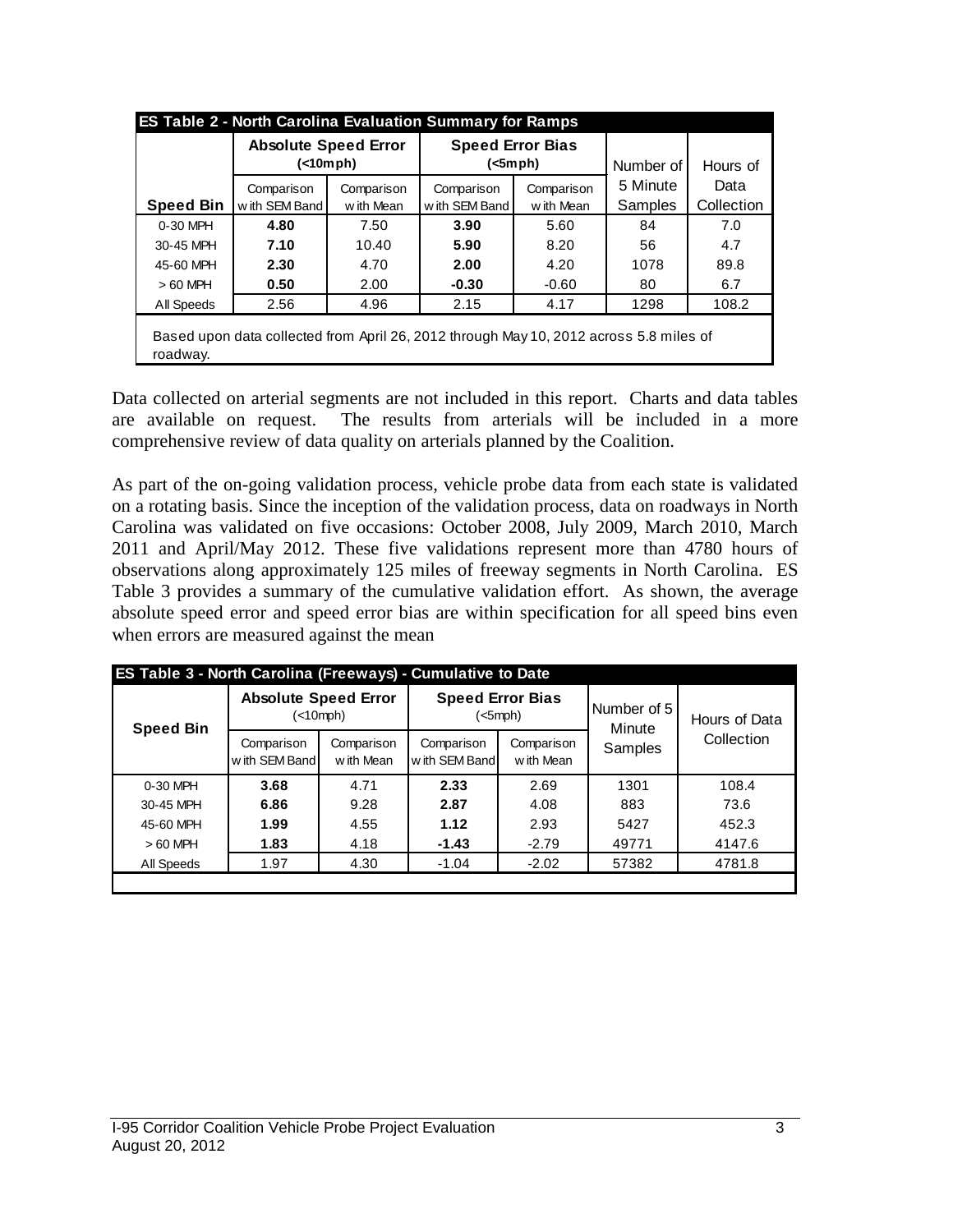### *Data Collection*

The data from the Vehicle Probe Project is validated using Bluetooth<sup>TM</sup> Traffic Monitoring (BTM) technology on a near monthly basis. BTMs sensor were deployed on the beginning and ending points of fourteen different segments along I-440 corridor (freeway and ramps) and US 1 (arterials). Of the segments where data was collected, eight were freeway segments, four were ramp segments and two were arterials. The data was collected between April  $26<sup>th</sup>$  2012 and May 10<sup>th</sup> 2012 with the assistance of North Carolina Department of Transportation personnel. The dataset collected represents approximately 1024 hours of observations along 22.4 miles of roadway, which included 11.5 miles of freeways, 5.8 miles of ramps, and 5.1 miles of arterials. The number of effective travel time samples observed was 12289 in total. This round of data collections in North Carolina was designed to capture the traffic data on freeway segments, ramps and arterial segments. Segment locations are chosen with a high-likelihood of observing recurrent and nonrecurrent congestions during peak or off-peak periods.

Figure 1 presents an overview snapshot of the roadway segments over which Bluetooth sensors were deployed along the I-95 corridor in North Carolina. Blue segments represent segments selected for analysis.



**Figure 1** — Locations of all segments selected for analysis in North Carolina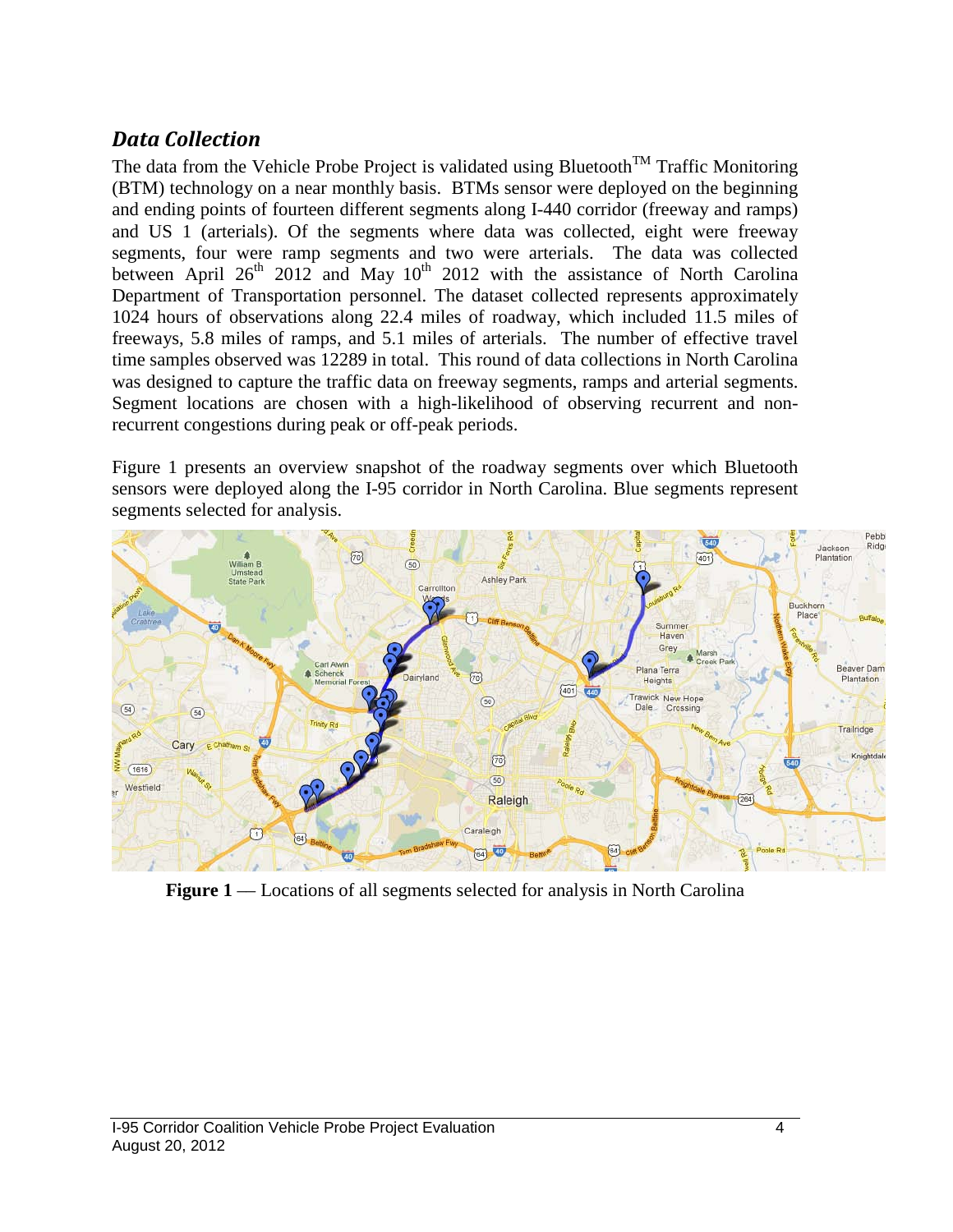#### **TMC segments selected for validation in North Carolina**

Table 1 presents a list of data collection segments from North Carolina. In total, these segments cover a total length of approximately 11.5 freeway miles, 5.8 miles of freeway ramps and 5.1 miles of arterial roads. Data collection segments are comprised of one or more Traffic Message Channel (TMC) base segments, such that total length of the data collection segment is one mile long or greater for freeways. When appropriate, consecutive TMC segments are combined to form a data collection segment longer than one mile. The results of validation performed on eight freeway segments are included in this report. Table 1 contains summary information on each data collection segment. The latitude/longitude coordinates of the locations at which the Bluetooth sensors were deployed throughout the state of North Carolina are provided in Table 1 as well as an active map link to view the data collection segment in detail. Click on the map link to see a detailed map for the respective data collection segment. It should be noted that the configuration of test segments is often such that the endpoint of one segment coincides with the start point of the next segment, so that one Bluetooth sensor covers both data collection segments.

Table 1 also provides data on the precise length of the TMCs comprising the test segment as compared to the measured length between Bluetooth<sup>TM</sup> Traffic Monitoring (BTM) sensors placed on the roadway. Details of the algorithm used to estimate equivalent path travel times based on INRIX data feeds for individual data collection segments are provided in a separate report. This algorithm finds an equivalent INRIX travel time (and therefore travel speed) corresponding to each sample BTM travel time observation on the test segment of interest.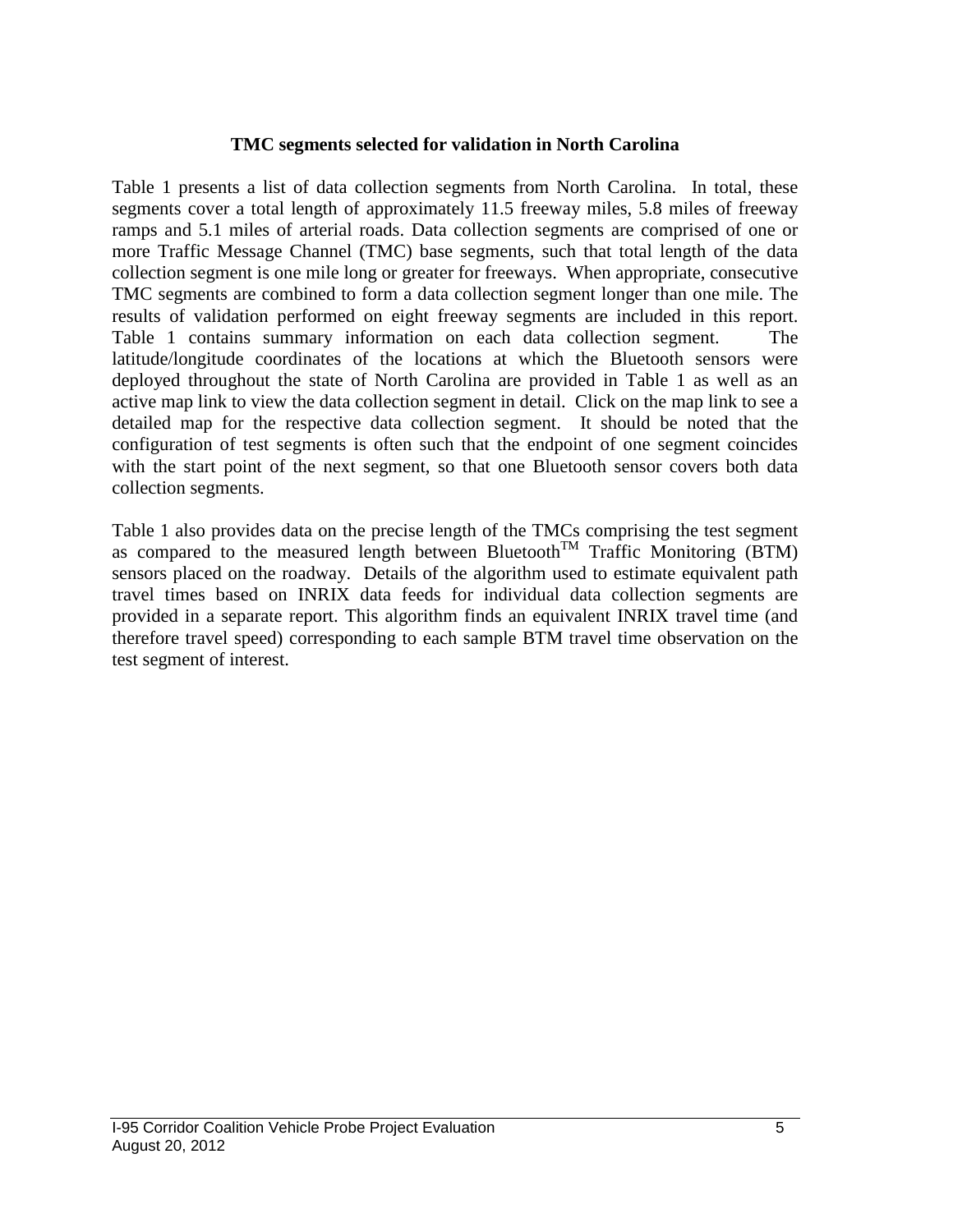**Table 1 Segments selected for validation in North Carolina**

| <b>SEGMENT</b>  | <b>DESCRIPTION</b> |                |                                         | <b>TMC CODES</b> |                | Deployment               |            |                      |
|-----------------|--------------------|----------------|-----------------------------------------|------------------|----------------|--------------------------|------------|----------------------|
| (Map Link)      | Highway            | <b>State</b>   | Starting at                             | Begin            | Number         | Begin Lat/Lon            |            | Length               |
|                 | Direction          | County         | Ending at                               | End              | Length         | End Lat/Lon              |            | % Diff               |
| <b>FREEWAYS</b> |                    |                |                                         |                  |                |                          |            | All Lengths in Miles |
| F1              | $I-440$            | North Carolina | Ridge Rd/Exit 6                         | 125+04978        | 3              | 35.835409                | -78.669596 | 1.46                 |
| $(NC05-0001)$   | Southbound         | <b>WAKE</b>    | Lake Boone Trl/Exit 5                   | $125+04979$      | 1.6            | 35.819126                | -78.688505 | $-8.46%$             |
| F2              | $I-440$            | North Carolina | Lake Boone Trl/Exit 5                   | 125P04979        | 3              | 35.819126                | -78.688505 | 1.41                 |
| $(NC05-0002)$   | Southbound         | <b>WAKE</b>    | Wade Ave/Exit 4                         | 125P04980        | 1.4            | 35.799916                | -78.693798 | 1.11%                |
| F3              | $I-440$            | North Carolina | Wade Ave/Exit 4                         | $125+04981$      | $\overline{4}$ | 35.799916                | -78.693798 | 1.52                 |
| $(NC05-0003)$   | Southbound         | <b>WAKE</b>    | Western Blvd/Exit 2                     | 125P04982        | 1.4            | 35.786915                | -78.698329 | 5.65%                |
| F <sub>4</sub>  | $I-440$            | North Carolina | Western Blvd/Exit 2                     | $125+04983$      | $\overline{4}$ | 35.780958                | -78.703457 | 1.22                 |
| $(NC05-0004)$   | Southbound         | <b>WAKE</b>    | Jones Franklin Rd/Exit 1                | 125P04984        | 1.3            | 35.77084                 | -78.722508 | $-4.95%$             |
| F <sub>5</sub>  | $I-440$            | North Carolina | Jones Franklin Rd/Exit 1                | 125N04984        | 2              | 35.768876                | $-78.7274$ | 1.12                 |
| $(NC05-0005)$   | Northbound         | <b>WAKE</b>    | NC-54/Hillsborough St/Exit 3            | 125-04983        | 1.2            | 35.776922                | -78.709276 | $-3.55%$             |
| F <sub>6</sub>  | $I-440$            | North Carolina | NC-54/Hillsborough St/Exit 3            | 125N04983        | $\overline{4}$ | 35.776922                | -78.709276 | 1.67                 |
| $(NC05-0006)$   | Northbound         | <b>WAKE</b>    | Lake Boone Trl/Exit 5                   | 125-04981        | 1.6            | 35.796093                | -78.694569 | 3.30%                |
| F7              | $I-440$            | North Carolina | Lake Boone Trl/Exit 5                   | 125N04981        | $\overline{4}$ | 35.796093                | -78.694569 | 1.24                 |
| $(NC05-0007)$   | Northbound         | <b>WAKE</b>    | Ridge Rd/Exit 6                         | 125-04979        | 1.4            | 35.815336                | -78.690704 | $-9.49%$             |
| F8              | $I-440$            | North Carolina | Hollins Ferry Rd/Exit 9                 | 125N04979        | 3              | 35.815336                | -78.690704 | 1.71                 |
| $(NC05-0008)$   | Northbound         | <b>WAKE</b>    | MD-295/Baltimore Washington Pkwy/Exit 7 | 125N04978        | 1.7            | 35.83389                 | -78.673154 | 3.54%                |
| <b>TOTALS</b>   |                    |                |                                         |                  | 27             |                          |            | 11.35                |
|                 |                    |                |                                         |                  | 11.5           | $\overline{\phantom{a}}$ |            |                      |
| <b>RAMPS</b>    |                    |                |                                         |                  |                |                          |            | All Lengths in Miles |
| R1              | $I-440/US-1$       | North Carolina |                                         | 125P15862        | 2              | 35.802893                | -78.690709 | 0.96                 |
| $(NC05-0009)$   | <b>NORTHBOUND</b>  | <b>WAKE</b>    |                                         | 125-04979        | 1.0            | 35.807901                | -78.69377  | 0.01%                |
| R <sub>2</sub>  | RALEIGH-CHAPEL     | North Carolina | $\overline{\phantom{a}}$                | 125P04979        | 3              | 35.80893                 | -78.693954 | 1.46                 |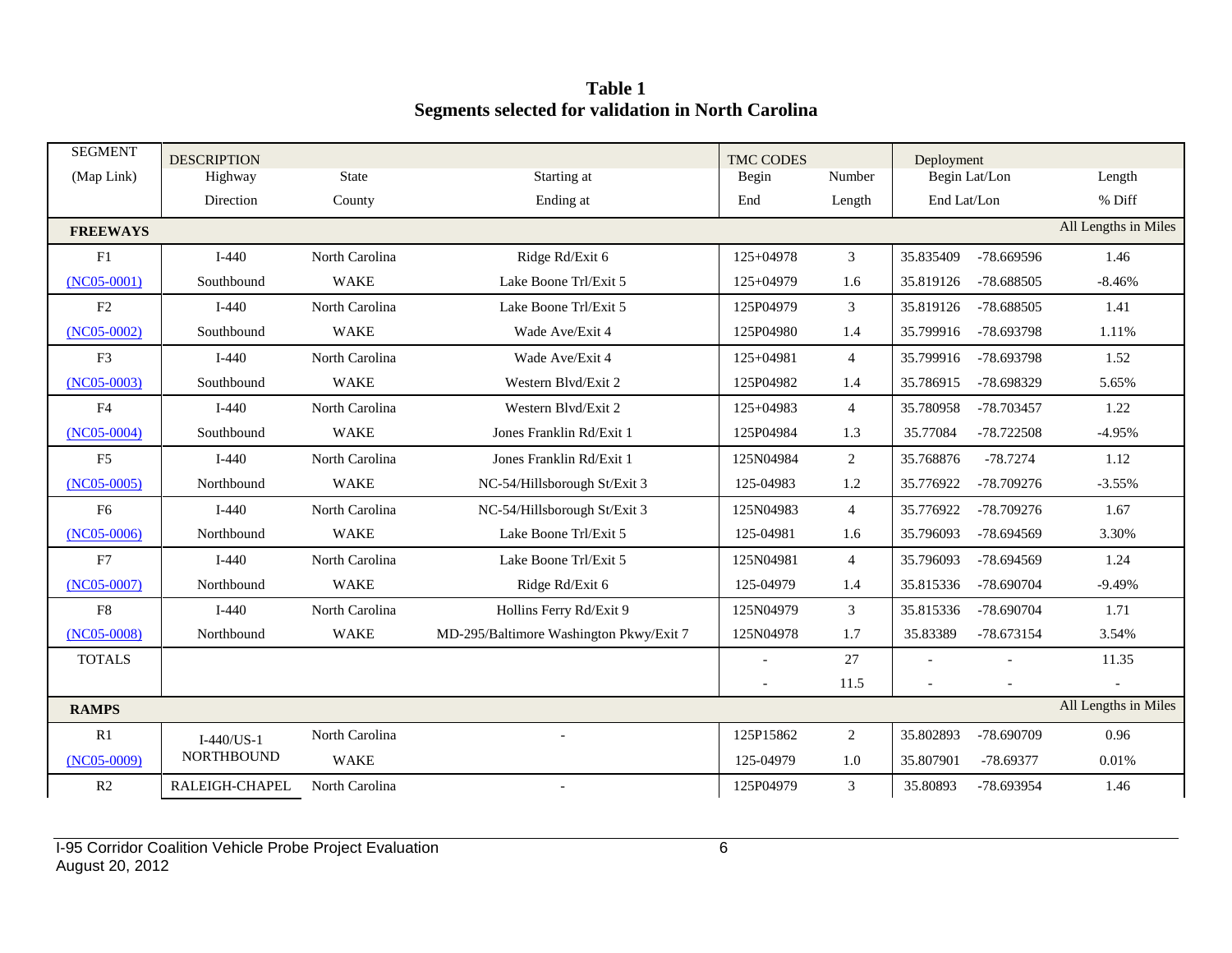| $(NC05-0010)$    | <b>HILL EXPY</b><br><b>NORTHBOUND</b> | WAKE           |                          | 125P15864                | 1.3            | 35.803961                | -78.699059               | 12.67%                   |
|------------------|---------------------------------------|----------------|--------------------------|--------------------------|----------------|--------------------------|--------------------------|--------------------------|
| R <sub>3</sub>   | $I-440/US-1$                          | North Carolina | $\overline{\phantom{a}}$ | 125P15868                | 5              | 35.803701                | $-78.69991$              | 1.96                     |
| $(NC05-0011)$    | <b>SOUTHBOUND</b>                     | WAKE           |                          | 125P04982                | 1.9            | 35.799916                | -78.693798               | 3.16%                    |
| R4               |                                       | North Carolina | $\overline{\phantom{a}}$ | 125N04982                | 5              | 35.799465                | -78.693678               | 1.71                     |
| $(NC05-0012)$    | <b>WADE AVE</b>                       | WAKE           |                          | 125P15872                | 1.6            | 35.802575                | -78.692093               | 6.87%                    |
| <b>TOTALS</b>    |                                       |                |                          |                          | 15             |                          |                          | 6.09                     |
|                  |                                       |                |                          |                          |                |                          |                          |                          |
|                  |                                       |                |                          | $\overline{\phantom{a}}$ | 5.8            | $\overline{\phantom{a}}$ | $\overline{\phantom{a}}$ | $\overline{\phantom{a}}$ |
| <b>ARTERIALS</b> |                                       |                |                          |                          |                |                          |                          | All Lengths in Miles     |
| A1               | $US-1$                                | North Carolina | $I-440$                  | $125+06598$              | $\mathfrak{Z}$ | 35.815199                | -78.603314               | 2.43                     |
| $(NC05-0013)$    | Northbound                            | WAKE           | <b>US-401</b>            | 125P06601                | 2.6            | 35.844493                | -78.579802               | $-6.23%$                 |
| A2               | $US-1$                                | North Carolina | <b>US-401</b>            | 125N06601                | 3              | 35.844536                | -78.580072               | 2.35                     |
| $(NC05-0014)$    | Southbound                            | WAKE           | $I-440$                  | 125-06593                | 2.5            | 35.815994                | $-78.602325$             | $-6.00\%$                |
| <b>TOTALS</b>    |                                       |                |                          |                          | 6              |                          | $\overline{\phantom{a}}$ | 4.78                     |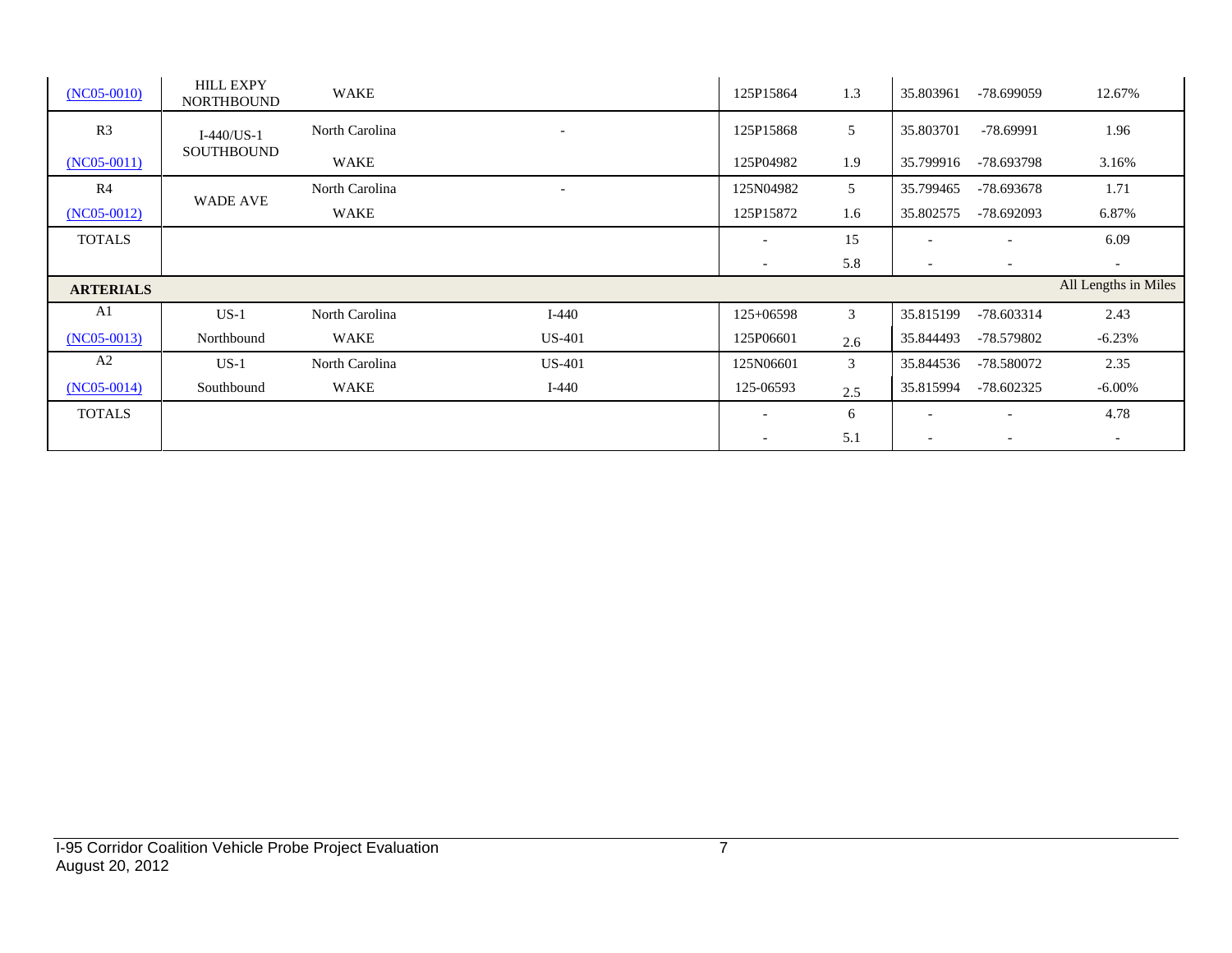### *Analysis of Freeway Results*

Table 2 summarizes the data quality measures of freeway segments obtained as a result of comparison between Bluetooth and all reported INRIX speeds. Specifications include the Average Absolute Speed Error (AASE) and the Speed Error Bias (SEB).

#### Average Absolute Speed Error (AASE)

The AASE is defined as the mean absolute value of the difference between the mean speed reported from the VPP and the ground truth mean speed for a specified time period. The AASE is the primary accuracy metric. Based on the contract specifications, the speed data from the VPP shall have a maximum average absolute error of 10 miles per hour (MPH) in each of four speed ranges: 0-30 MPH, 30-45 MPH, 45-60 MPH, and > 60 MPH.

#### Speed Error Bias (SEB)

The SEB is defined as the average speed error (not the absolute value) in each speed range. SEB is a measure of whether the speed reported in the VPP consistently under or over estimates speed as compared to ground truth speed. Based on the contract specifications, the VPP data shall have a maximum SEB of +/- 5 MPH in each of speed ranges as defined above.

The results are presented as compared against the mean of the ground truth data as well as the 95<sup>th</sup> percent confidence interval for the mean, referred to as the Standard Error of the Mean (SEM) band. The SEM band takes into account any uncertainty in the ground truth speed as measured by BTM equipment due to limited samples and/or data variance. Contract specifications are assessed against the SEM band. (See the *Vehicle Probe Project: Data Use and Application Guide* for additional details on the validation process.) The AASE in the lower two speed bands have proven to be the critical specification (and most difficult) to attain, and are highlighted in Table 2. AASE below 10 MPH meet contract specifications. AASE below 5 MPH are considered exceptional quality. As shown, the average absolute speed error (AASE) and Speed Error Bias (SEB) were within specification for all speed bins.

| <b>TABLE 2</b>                                               |
|--------------------------------------------------------------|
| Data quality measures for freeway segments in North Carolina |

|              |                   | <b>Data Quality Measures for</b> |            |             |                |                   |
|--------------|-------------------|----------------------------------|------------|-------------|----------------|-------------------|
|              |                   | 1.96 SEM Band                    |            | <b>Mean</b> |                |                   |
|              | <b>SEB</b>        | <b>AASE</b>                      |            |             |                |                   |
|              | $10$ mph<br>5 mph |                                  | <b>SEB</b> | <b>AASE</b> | No. of 5       | Hours of          |
| <b>SPEED</b> |                   | (contract)                       |            |             | <b>Minute</b>  | Data              |
| <b>BIN</b>   |                   | specifications)                  |            |             | <b>Samples</b> | <b>Collection</b> |
| $0 - 30$     | 3.9               | 4.5                              | 4.6        | 5.8         | 233            | 19                |
| $30 - 45$    | 4.7               | 5.5                              | 6.7        | 8.4         | 226            | 19                |
| $45-60$      | 1.9<br>1.6        |                                  | 4.1        | 4.8         | 2166           | 181               |
| $60+$        | $-0.1$            | 0.8                              | $-0.3$     | 2.8         | 7616           | 635               |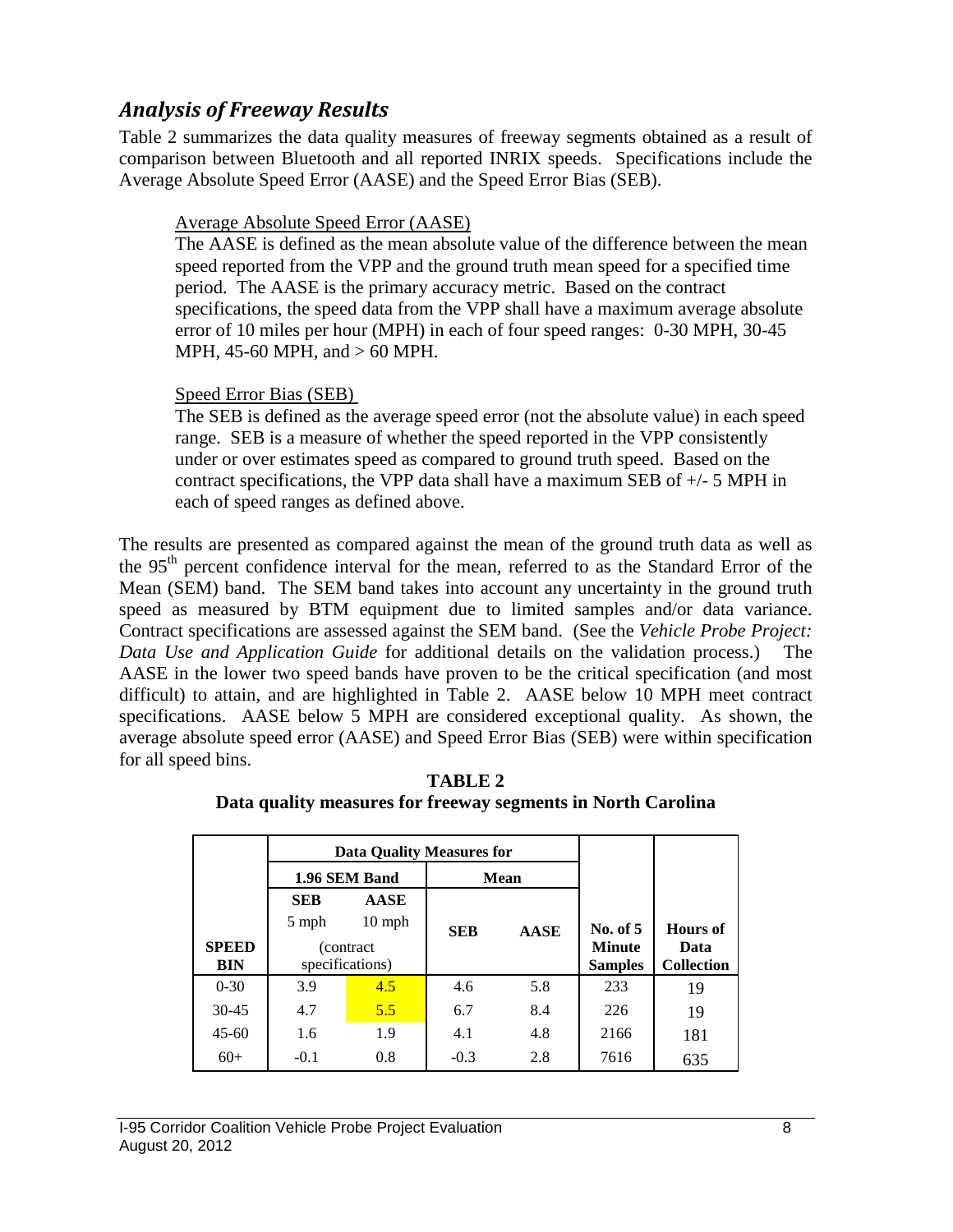Table 3 shows the percentage of the time INRIX data falls within 5 mph of the SEM band and the mean for each speed bin for all freeway data segments in North Carolina.

|                  | Data Quality Measures for                       |                                                          |                                           |                                                  |      |  |  |  |
|------------------|-------------------------------------------------|----------------------------------------------------------|-------------------------------------------|--------------------------------------------------|------|--|--|--|
| <b>SPEED BIN</b> |                                                 | 1.96 SEM Band                                            | <b>Mean</b>                               | No. of                                           |      |  |  |  |
|                  | <b>Percentage</b><br>falling inside<br>the band | <b>Percentage falling</b><br>within 5 mph of<br>the band | <b>Percentage</b><br>equal to the<br>mean | <b>Percentage</b><br>within 5 mph<br>of the mean | Obs. |  |  |  |
| $0 - 30$         | 18%                                             | 74%                                                      | 0%                                        | 67%                                              | 233  |  |  |  |
| $30 - 45$        | 21%                                             | 60%                                                      | 0%                                        | 41%                                              | 226  |  |  |  |
| $45 - 60$        | 38%                                             | 89%                                                      | 0%                                        | 59%                                              | 2166 |  |  |  |
| $60+$            | 63%                                             | 96%                                                      | 0%                                        | 85%                                              | 7616 |  |  |  |

#### **Table 3 Percent observations meeting data quality criteria for freeway segments in North Carolina**

Tables 5 and 6 present detailed data for individual TMC segments in North Carolina in a similar format as Tables 2 and 3, respectively. Note that for some segments and in some speed bins the comparison results may not be reliable due to the small number of observations.

#### **Table 5 Data quality measures for individual freeway validation segments in the state of North Carolina**

|            |                      | <b>Bluetooth</b><br>distance |                            |                                   |                                                            |                                   |                                                            |             |
|------------|----------------------|------------------------------|----------------------------|-----------------------------------|------------------------------------------------------------|-----------------------------------|------------------------------------------------------------|-------------|
| <b>TMC</b> | <b>Standard</b>      |                              |                            | 1.96 SEM Band                     |                                                            | Mean                              |                                                            |             |
|            | <b>TMC</b><br>length |                              | <b>SPEED</b><br><b>BIN</b> | <b>Speed</b><br><b>Error Bias</b> | Average<br><b>Absolute</b><br><b>Speed</b><br><b>Error</b> | <b>Speed</b><br><b>Error Bias</b> | Average<br><b>Absolute</b><br><b>Speed</b><br><b>Error</b> | No. of Obs. |
|            |                      |                              | $0 - 30$                   | 3.1                               | 3.8                                                        | 3.2                               | 4.5                                                        | 48          |
|            | 1.6                  | 1.46                         | $30 - 45$                  | 4.1                               | 5.1                                                        | 5.2                               | 7.3                                                        | 49          |
| NC05-0001  |                      |                              | $45 - 60$                  | 1.5                               | 2.9                                                        | 3.3                               | 6.0                                                        | 101         |
|            |                      |                              | $60+$                      | 0.1                               | 0.7                                                        | 0.2                               | 2.5                                                        | 1200        |
|            |                      |                              | $0 - 30$                   | 3.1                               | 4.0                                                        | 3.6                               | 5.1                                                        | 80          |
|            |                      |                              | $30 - 45$                  | 3.6                               | 4.6                                                        | 4.9                               | 7.5                                                        | 39          |
| NC05-0002  | 1.4                  | 1.41                         | $45 - 60$                  | 1.5                               | 1.9                                                        | 3.9                               | 4.7                                                        | 531         |
|            |                      |                              | $60+$                      | 0.0                               | 0.6                                                        | 0.2                               | 2.2                                                        | 624         |
|            |                      |                              | $0 - 30$                   | 3.0                               | 3.2                                                        | 3.5                               | 4.4                                                        | 40          |
| NC05-0003  | 1.4                  | 1.52                         | $30 - 45$                  | 6.2                               | 6.6                                                        | 8.1                               | 8.8                                                        | 58          |
|            |                      |                              | $45 - 60$                  | 1.4                               | 1.6                                                        | 3.6                               | 4.1                                                        | 566         |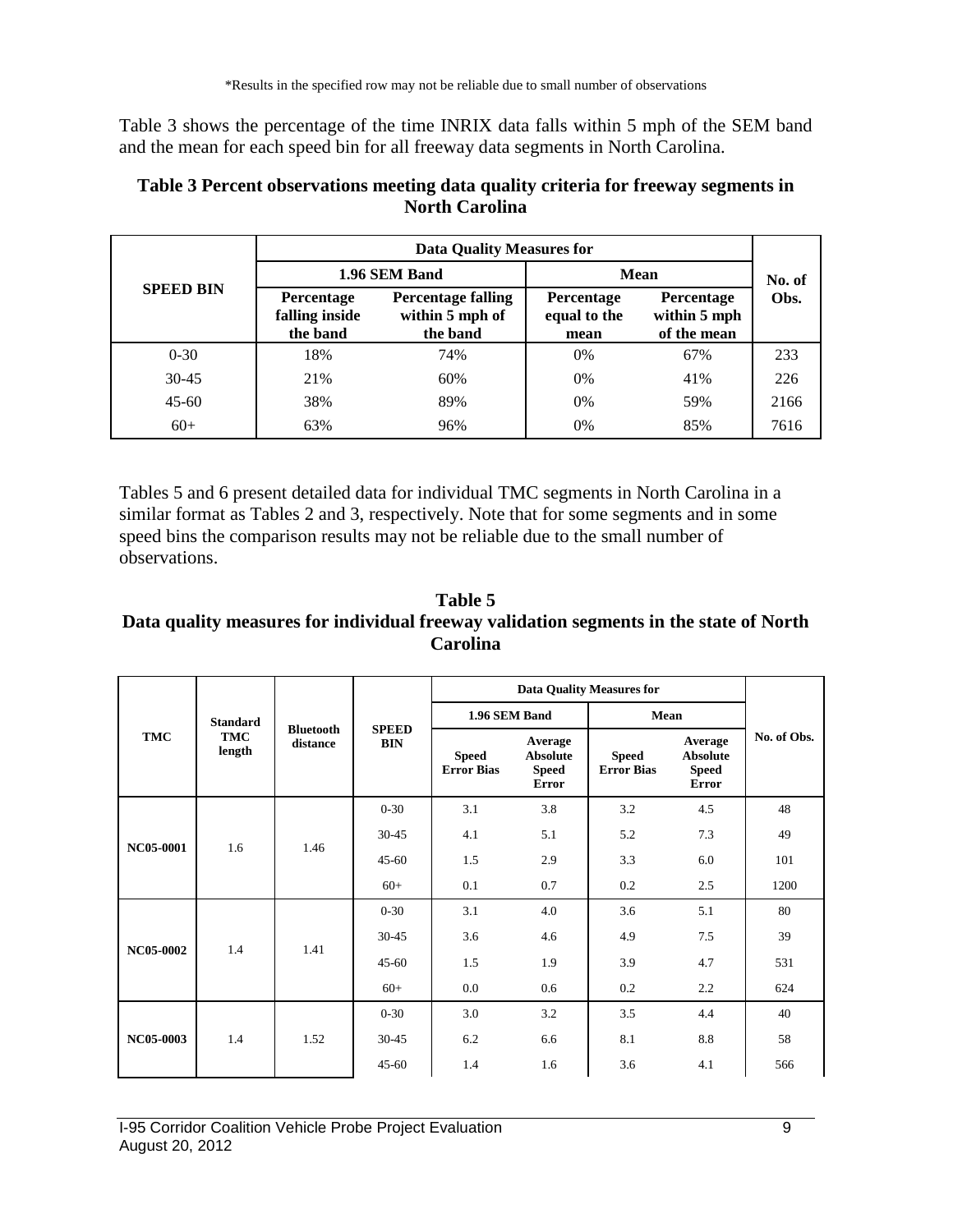|                  |         |      | $60+$     | $-0.3$                    | 0.6                      | $-0.6$                    | 2.4                      | 696            |
|------------------|---------|------|-----------|---------------------------|--------------------------|---------------------------|--------------------------|----------------|
|                  |         |      | $0 - 30$  | $\mathbb{L}^{\mathbb{L}}$ | $\overline{\phantom{a}}$ | $\mathbb{L}^{\mathbb{L}}$ | $\overline{\phantom{a}}$ | $\overline{0}$ |
|                  |         |      | $30 - 45$ | 10.1                      | 10.1                     | 15.7                      | 15.7                     | $7*$           |
| NC05-0004        | 1.3     | 1.22 | $45 - 60$ | 1.6                       | 1.9                      | 5.3                       | 5.9                      | 231            |
|                  |         |      | $60+$     | $-1.0$                    | 1.3                      | $-2.1$                    | 3.6                      | 1513           |
|                  |         |      | $0 - 30$  | $0.9\,$                   | 0.9                      | 2.6                       | 2.6                      | $2*$           |
|                  |         |      | $30 - 45$ | 2.7                       | 5.8                      | 3.6                       | 8.4                      | $9*$           |
| NC05-0005        | 1.2     | 1.12 | $45 - 60$ | 2.7                       | $2.8\,$                  | 5.5                       | 6.3                      | 64             |
|                  |         |      | $60+$     | 0.0                       | $0.7\,$                  | $0.1\,$                   | 2.6                      | 675            |
|                  |         | 1.67 | $0 - 30$  | 7.9                       | 8.7                      | 9.8                       | 11.3                     | 35             |
| NC05-0006        |         |      | $30 - 45$ | 5.5                       | 7.0                      | 8.2                       | 10.3                     | $30\,$         |
|                  | $1.6\,$ |      | $45 - 60$ | 1.6                       | 1.7                      | 4.1                       | 4.5                      | 584            |
|                  |         |      | $60+$     | $-0.1$                    | $0.5\,$                  | $0.1\,$                   | 2.2                      | 731            |
|                  |         |      | $0 - 30$  | 3.9                       | 4.7                      | $0.6\,$                   | 5.2                      | $14*$          |
| NC05-0007        | 1.4     | 1.24 | $30 - 45$ | 2.3                       | $2.3\,$                  | $0.8\,$                   | 10.7                     | $12*$          |
|                  |         |      | $45 - 60$ | 0.4                       | 2.5                      | $0.8\,$                   | 3.6                      | 30             |
|                  |         |      | $60+$     | $-0.6$                    | 0.9                      | $1.0\,$                   | $-1.2$                   | 805            |
|                  |         |      | $0 - 30$  | 3.5                       | 3.7                      | 0.8                       | 4.5                      | $14*$          |
| <b>NC05-0008</b> | $1.7\,$ | 1.71 | $30 - 45$ | $3.0\,$                   | 3.4                      | $0.8\,$                   | 3.8                      | $22*$          |
|                  |         |      | $45 - 60$ | 3.8                       | 3.8                      | 0.7                       | 6.5                      | 59             |
|                  |         |      | $60+$     | $0.7\,$                   | $1.0\,$                  | 1.0                       | 1.6                      | 1372           |

#### **Table 6 Observations meeting data quality criteria for individual freeway validation segments in the state of North Carolina**

|                  |                  |                                      |                                                |                                               | <b>Data Quality Measures for</b>              |                                |                                          |                                               |                                    |           |
|------------------|------------------|--------------------------------------|------------------------------------------------|-----------------------------------------------|-----------------------------------------------|--------------------------------|------------------------------------------|-----------------------------------------------|------------------------------------|-----------|
|                  |                  |                                      |                                                | 1.96 SEM Band                                 |                                               |                                |                                          |                                               |                                    |           |
| <b>TMC</b>       | <b>SPEED BIN</b> | <b>Speed Error Bias</b>              |                                                | <b>Average Absolute Speed</b><br>Error        |                                               | <b>Speed Error Bias</b>        |                                          | <b>Average Absolute</b><br><b>Speed Error</b> |                                    | No.<br>of |
|                  |                  | No.<br>falling<br>inside<br>the band | $\frac{0}{0}$<br>falling<br>inside<br>the band | No. falling<br>within 5<br>mph of the<br>band | $%$ falling<br>within 5<br>mph of<br>the band | No.<br>equal<br>to the<br>mean | $\frac{0}{0}$<br>equal<br>to the<br>mean | No.<br>within 5<br>mph of<br>the mean         | $%$ within<br>5 mph of<br>the mean | Obs.      |
|                  | $0 - 30$         | 11                                   | 23%                                            | 40                                            | 83%                                           | $\mathbf{0}$                   | 0%                                       | 39                                            | 81%                                | 48        |
| <b>NC05-0001</b> | $30 - 45$        | 12                                   | 24%                                            | 27                                            | 55%                                           | $\overline{0}$                 | 0%                                       | 25                                            | 51%                                | 49        |
|                  | $45 - 60$        | 28                                   | 28%                                            | 81                                            | 80%                                           | $\mathbf{0}$                   | 0%                                       | 48                                            | 48%                                | 101       |
|                  | $60+$            | 791                                  | 66%                                            | 1167                                          | 97%                                           | $\mathbf{0}$                   | 0%                                       | 1064                                          | 89%                                | 1200      |
|                  | $0 - 30$         | 17                                   | 21%                                            | 58                                            | 73%                                           | $\Omega$                       | 0%                                       | 56                                            | 70%                                | 80        |
| NC05-0002        | $30 - 45$        | 9                                    | 23%                                            | 28                                            | 72%                                           | $\overline{0}$                 | 0%                                       | 21                                            | 54%                                | 39        |
|                  | $45 - 60$        | 199                                  | 37%                                            | 468                                           | 88%                                           | -1                             | 0%                                       | 318                                           | 60%                                | 531       |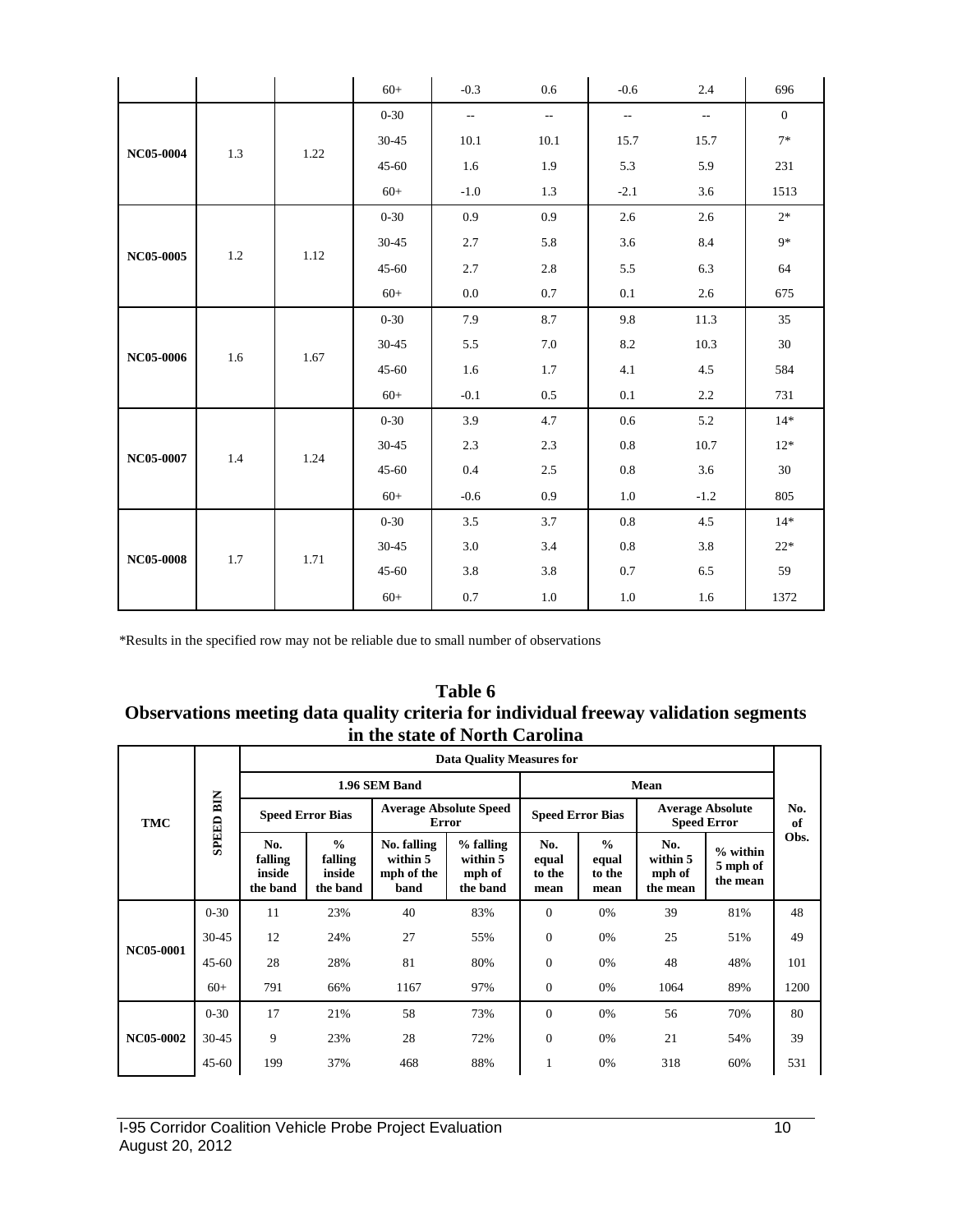|                  | $60+$     | 448            | 72% | 609            | 98%  | $\boldsymbol{0}$ | 0%    | 572            | 92%  | 624   |
|------------------|-----------|----------------|-----|----------------|------|------------------|-------|----------------|------|-------|
|                  | $0 - 30$  | 9              | 23% | 32             | 80%  | $\mathbf{0}$     | 0%    | 29             | 73%  | 40    |
|                  | 30-45     | 10             | 17% | 30             | 52%  | $\boldsymbol{0}$ | 0%    | 20             | 34%  | 58    |
| NC05-0003        | $45 - 60$ | 233            | 41% | 526            | 93%  | $\boldsymbol{0}$ | 0%    | 389            | 69%  | 566   |
|                  | $60+$     | 475            | 68% | 681            | 98%  | $\mathbf{1}$     | 0%    | 622            | 89%  | 696   |
|                  | $0 - 30$  | $\mathbf{0}$   | 0%  | $\overline{0}$ | 0%   | $\mathbf{0}$     | 0%    | $\overline{0}$ | 0%   | 0     |
| <b>NC05-0004</b> | 30-45     | 1              | 14% | $\mathbf{1}$   | 14%  | $\boldsymbol{0}$ | $0\%$ | $\overline{0}$ | 0%   | $7*$  |
|                  | $45 - 60$ | 99             | 43% | 205            | 89%  | $\boldsymbol{0}$ | $0\%$ | 114            | 49%  | 231   |
|                  | $60+$     | 857            | 57% | 1405           | 93%  | $\mathbf{0}$     | 0%    | 1143           | 76%  | 1513  |
|                  | $0 - 30$  | $\mathbf{1}$   | 50% | $\overline{2}$ | 100% | $\mathbf{0}$     | 0%    | $\overline{2}$ | 100% | $2*$  |
| <b>NC05-0005</b> | 30-45     | $\mathbf{1}$   | 11% | 6              | 67%  | $\boldsymbol{0}$ | 0%    | 5              | 56%  | $9*$  |
|                  | $45 - 60$ | 18             | 28% | 50             | 78%  | $\boldsymbol{0}$ | $0\%$ | 24             | 38%  | 64    |
|                  | $60+$     | 452            | 67% | 661            | 98%  | 6                | 1%    | 594            | 88%  | 675   |
|                  | $0 - 30$  | $\overline{2}$ | 6%  | 21             | 60%  | $\boldsymbol{0}$ | $0\%$ | 15             | 43%  | 35    |
| NC05-0006        | 30-45     | $\overline{4}$ | 13% | 15             | 50%  | $\boldsymbol{0}$ | $0\%$ | $\overline{4}$ | 13%  | 30    |
|                  | $45 - 60$ | 225            | 39% | 531            | 91%  | $\boldsymbol{0}$ | 0%    | 361            | 62%  | 584   |
|                  | $60+$     | 534            | 73% | 719            | 98%  | $\mathbf{0}$     | 0%    | 678            | 93%  | 731   |
|                  | $0 - 30$  | $\mathbf{0}$   | 0%  | 9              | 64%  | $\mathbf{0}$     | $0\%$ | $\,8\,$        | 57%  | $14*$ |
| NC05-0007        | $30 - 45$ | 3              | 25% | $10\,$         | 83%  | $\boldsymbol{0}$ | $0\%$ | $\sqrt{4}$     | 33%  | $12*$ |
|                  | $45 - 60$ | 14             | 47% | 24             | 80%  | $\boldsymbol{0}$ | 0%    | 10             | 33%  | 30    |
|                  | $60+$     | 510            | 63% | 770            | 96%  | $\mathbf{1}$     | 0%    | 648            | 81%  | 805   |
|                  | $0 - 30$  | $\mathfrak{Z}$ | 21% | 11             | 79%  | $\boldsymbol{0}$ | 0%    | $\,8\,$        | 57%  | $14*$ |
| <b>NC05-0008</b> | 30-45     | $\tau$         | 32% | 18             | 82%  | $\boldsymbol{0}$ | 0%    | 13             | 59%  | $22*$ |
|                  | $45 - 60$ | $\tau$         | 12% | 39             | 66%  | $\boldsymbol{0}$ | 0%    | 13             | 22%  | 59    |
|                  | $60+$     | 754            | 55% | 1329           | 97%  | $\boldsymbol{0}$ | 0%    | 1185           | 86%  | 1372  |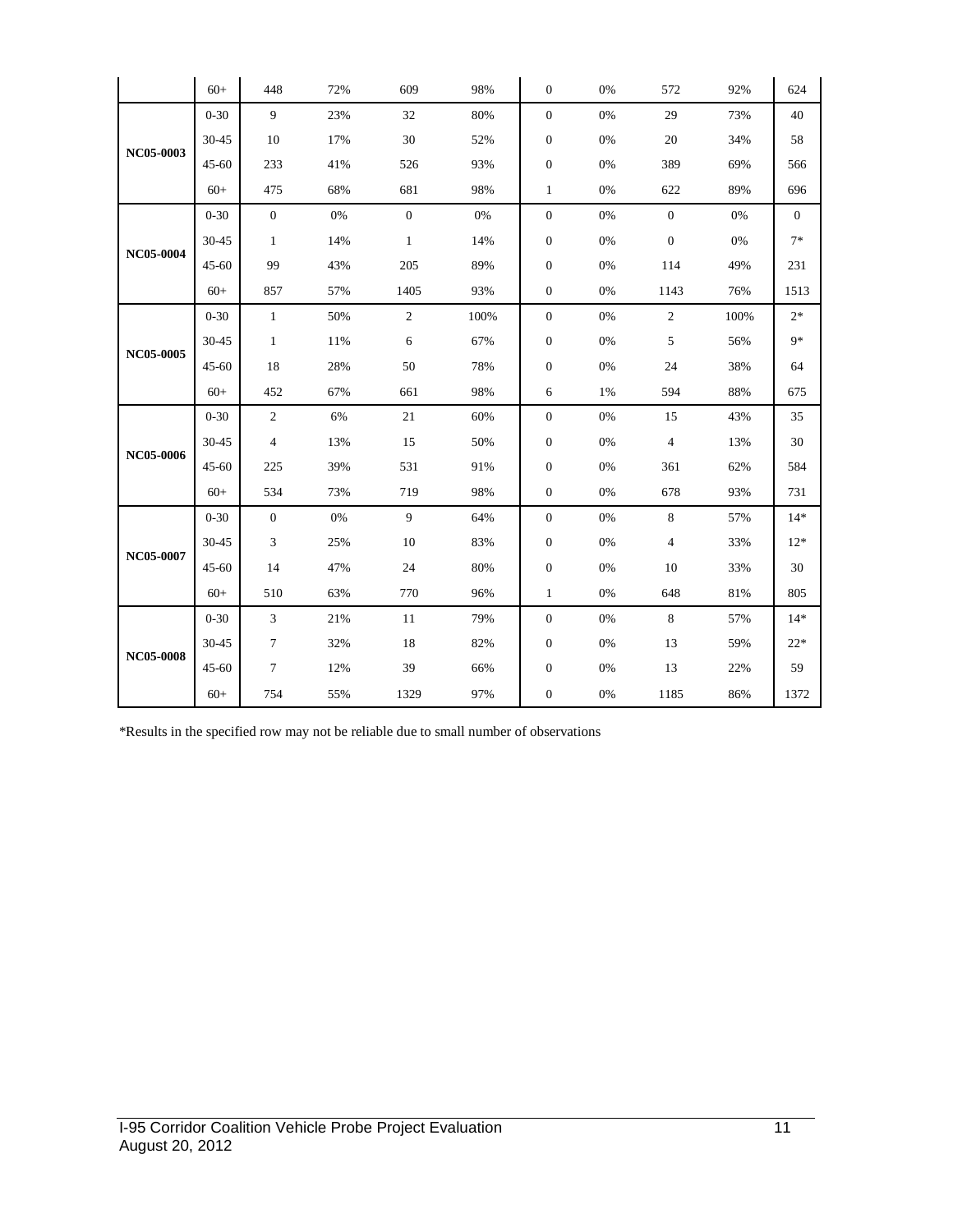## *Analysis of Results for Ramps*

Table 7 summarizes the data quality measures obtained as a result of comparison between Bluetooth and all reported INRIX speeds on four ramp segments considered in this round of validations. In all but one speed bin, INRIX data meets the data quality measures set forth in the contract when errors are measured as a distance from the 1.96 times the standard error band. However, in "30-45 mph" speed bin, INRIX data just barely fails to meet these data quality criteria.

Table 8 shows the percentage of the time intervals that fall within 5 mph of the SEM band and the mean for each speed bin for all ramp segments in North Carolina. Tables 9 and 10 present detailed data for individual ramp segments in North Carolina in similar format as Tables 5 and 6, respectively. Note that for some segments and in some speed bins the comparison results may not be reliable due to the small number of observations.

|              | <b>Data Quality Measures for</b> |               |            |             |                |                   |  |
|--------------|----------------------------------|---------------|------------|-------------|----------------|-------------------|--|
|              |                                  | 1.96 SEM Band |            | <b>Mean</b> |                |                   |  |
|              | <b>SEB</b>                       | <b>AASE</b>   |            |             |                |                   |  |
|              | 5 mph                            | $10$ mph      | <b>SEB</b> | <b>AASE</b> | No. of 5       | Hours of          |  |
| <b>SPEED</b> | (contract)                       |               |            |             | <b>Minute</b>  | Data              |  |
| <b>BIN</b>   | specifications)                  |               |            |             | <b>Samples</b> | <b>Collection</b> |  |
| $0 - 30$     | 3.9                              | 4.8           | 5.6        | 7.5         | 84             |                   |  |
| $30 - 45$    | 5.9                              | 7.1           | 8.2        | 10.4        | 56             | 5                 |  |
| $45 - 60$    | 2.0                              | 2.3           | 4.2        | 4.7         | 1078           | 90                |  |
| $60+$        | $-0.3$                           | 0.5           | $-0.6$     | 2.0         | 80             |                   |  |

**TABLE 7 Data quality measures for ramps in North Carolina**

#### **Table 8 Percent observations meeting data quality criteria for ramps in North Carolina**

| <b>SPEED</b><br><b>BIN</b> | <b>Data Quality Measures for</b>             |                                                          |                                           |                                               |      |  |  |  |
|----------------------------|----------------------------------------------|----------------------------------------------------------|-------------------------------------------|-----------------------------------------------|------|--|--|--|
|                            |                                              | 1.96 SEM Band                                            | <b>Mean</b>                               | No. of                                        |      |  |  |  |
|                            | <b>Percentage falling</b><br>inside the band | <b>Percentage falling</b><br>within 5 mph of the<br>band | <b>Percentage</b><br>equal to the<br>mean | <b>Percentage within</b><br>5 mph of the mean | Obs. |  |  |  |
| $0 - 30$                   | 24%                                          | 65%                                                      | 0%                                        | 54%                                           | 84   |  |  |  |
| $30 - 45$                  | 21%                                          | 36%                                                      | 0%                                        | 23%                                           | 56   |  |  |  |
| $45-60$                    | 35%                                          | 84%                                                      | $0\%$                                     | 59%                                           | 1078 |  |  |  |
| $60+$                      | 76%                                          | 100%                                                     | 0%                                        | 91%                                           | 80   |  |  |  |

#### **Table 9**

#### **Data quality measures for individual ramps in the state of North Carolina**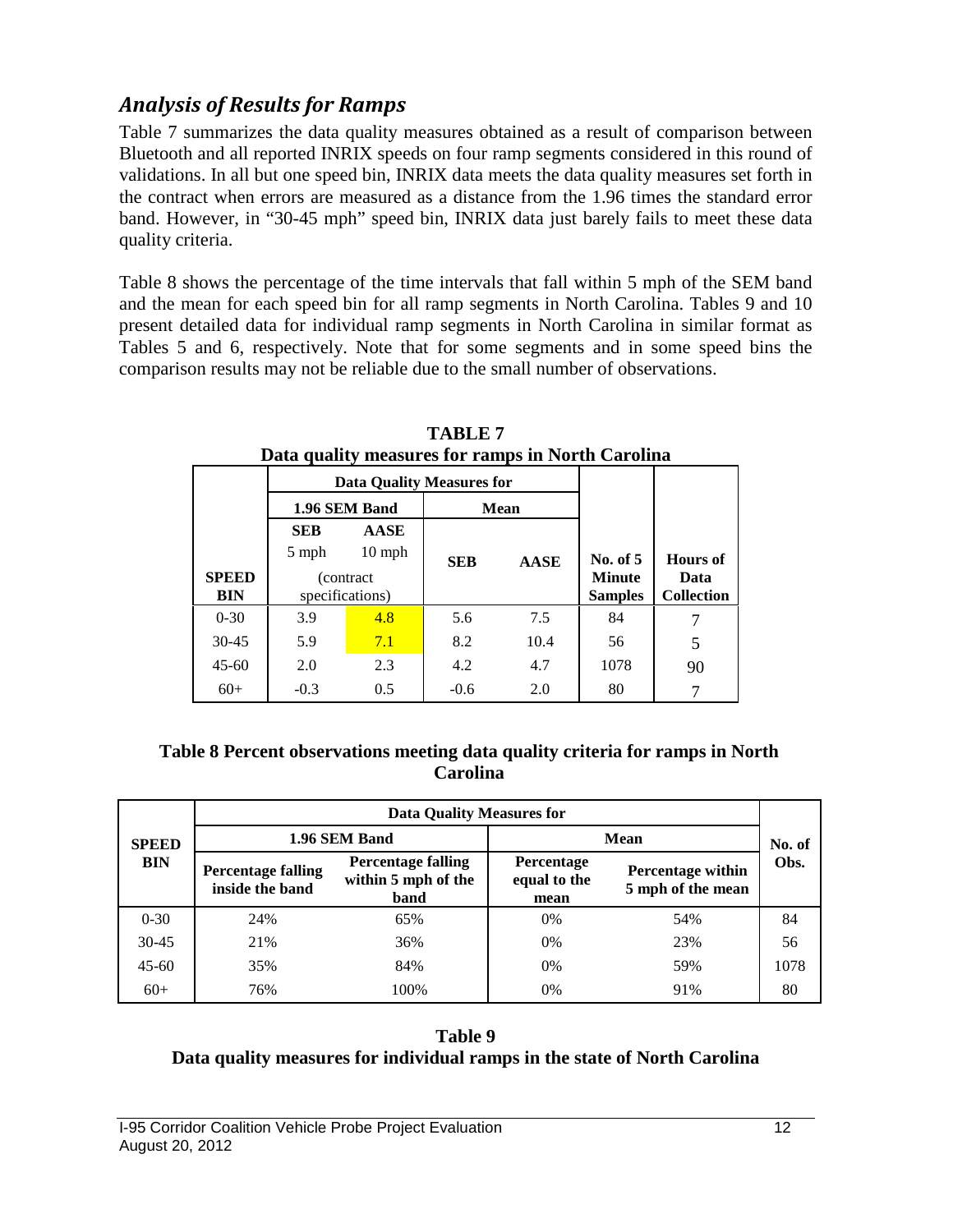|            |                      |                              |                            | <b>Data Quality Measures for</b>  |                                                            |                                   |                                                            |                |
|------------|----------------------|------------------------------|----------------------------|-----------------------------------|------------------------------------------------------------|-----------------------------------|------------------------------------------------------------|----------------|
| <b>TMC</b> | <b>Standard</b>      |                              | <b>SPEED</b><br><b>BIN</b> | 1.96 SEM Band                     |                                                            | Mean                              |                                                            |                |
|            | <b>TMC</b><br>length | <b>Bluetooth</b><br>distance |                            | <b>Speed</b><br><b>Error Bias</b> | Average<br><b>Absolute</b><br><b>Speed</b><br><b>Error</b> | <b>Speed</b><br><b>Error Bias</b> | Average<br><b>Absolute</b><br><b>Speed</b><br><b>Error</b> | No. of<br>Obs. |
|            |                      |                              | $0 - 30$                   | $\sim$                            | $\sim$ $\sim$                                              | $\sim$                            | $\overline{a}$                                             | $\mathbf{0}$   |
|            |                      | 0.96                         | 30-45                      | $\overline{\phantom{m}}$          | $\overline{\phantom{a}}$                                   | $-$                               | $\overline{\phantom{a}}$                                   | $\theta$       |
| NC05-0009  | 1.0                  |                              | $45 - 60$                  | 3.7                               | 3.7                                                        | 8.2                               | 8.2                                                        | $4*$           |
|            |                      |                              | $60+$                      | $\overline{a}$                    | $\overline{\phantom{m}}$                                   | $\overline{\phantom{a}}$          | $\overline{a}$                                             | $\mathbf{0}$   |
|            | 1.3                  | 1.46                         | $0 - 30$                   | 3.8                               | 4.8                                                        | 5.5                               | 7.5                                                        | 80             |
| NC05-0010  |                      |                              | 30-45                      | 5.6                               | 7.0                                                        | 7.7                               | 10.2                                                       | 49             |
|            |                      |                              | $45 - 60$                  | 2.2                               | 2.5                                                        | 4.4                               | 4.9                                                        | 925            |
|            |                      |                              | $60+$                      | 0.0                               | 0.4                                                        | 0.2                               | 2.0                                                        | 47             |
|            | 1.9                  | 1.96                         | $0 - 30$                   | 11.6                              | 11.6                                                       | 13.7                              | 13.7                                                       | $2*$           |
| NC05-0011  |                      |                              | 30-45                      | 7.4                               | 7.4                                                        | 10.2                              | 10.2                                                       | $3*$           |
|            |                      |                              | $45 - 60$                  | 1.7                               | 1.9                                                        | 4.5                               | 4.9                                                        | $29*$          |
|            |                      |                              | $60+$                      | $\overline{\phantom{m}}$          | $\overline{\phantom{a}}$                                   | $\overline{\phantom{a}}$          | $\overline{a}$                                             | $\mathbf{0}$   |
| NC05-0012  |                      |                              | $0 - 30$                   | 1.0                               | 1.0                                                        | 2.3                               | 2.3                                                        | $2*$           |
|            |                      |                              | 30-45                      | 8.2                               | 8.2                                                        | 12.7                              | 12.7                                                       | $4*$           |
|            | 1.6                  | 1.71                         | $45 - 60$                  | 0.8                               | 0.9                                                        | 2.6                               | 3.2                                                        | 124            |
|            |                      |                              | $60+$                      | $-0.6$                            | 0.6                                                        | $-1.8$                            | 2.1                                                        | 33             |

#### **Table 10 Observations meeting data quality criteria for individual ramps in the state of North Carolina**

| <b>TMC</b>       |                  | <b>Data Quality Measures for</b>     |                                                |                                               |                                               |                                |                                          |                                               |                                    |                |
|------------------|------------------|--------------------------------------|------------------------------------------------|-----------------------------------------------|-----------------------------------------------|--------------------------------|------------------------------------------|-----------------------------------------------|------------------------------------|----------------|
|                  |                  | 1.96 SEM Band                        |                                                |                                               |                                               |                                |                                          |                                               |                                    |                |
|                  | <b>SPEED BIN</b> | <b>Speed Error Bias</b>              |                                                | <b>Average Absolute Speed</b><br>Error        |                                               | <b>Speed Error Bias</b>        |                                          | <b>Average Absolute</b><br><b>Speed Error</b> |                                    | No.<br>of      |
|                  |                  | No.<br>falling<br>inside<br>the band | $\frac{0}{0}$<br>falling<br>inside<br>the band | No. falling<br>within 5<br>mph of the<br>band | $%$ falling<br>within 5<br>mph of<br>the band | No.<br>equal<br>to the<br>mean | $\frac{0}{0}$<br>equal<br>to the<br>mean | No.<br>within 5<br>mph of<br>the mean         | $%$ within<br>5 mph of<br>the mean | Obs.           |
|                  | $0 - 30$         | --                                   |                                                |                                               |                                               |                                |                                          |                                               | --                                 | $\Omega$       |
|                  | 30-45            | $- -$                                | --                                             | --                                            | $- -$                                         |                                |                                          |                                               | --                                 | $\theta$       |
| NC05-0009        | $45 - 60$        | 1                                    | 25%                                            | $\overline{c}$                                | 50%                                           | $\mathbf{0}$                   | 0%                                       | $\Omega$                                      | 0%                                 | $4*$           |
|                  | $60+$            | $- -$                                | $- -$                                          | --                                            | $- -$                                         | --                             | $- -$                                    | $-$                                           | --                                 | $\overline{0}$ |
| <b>NC05-0010</b> | $0 - 30$         | 19                                   | 24%                                            | 52                                            | 65%                                           | $\Omega$                       | 0%                                       | 42                                            | 53%                                | 80             |
|                  | $30 - 45$        | 11                                   | 22%                                            | 19                                            | 39%                                           | $\mathbf{0}$                   | 0%                                       | 12                                            | 24%                                | 49             |
|                  | $45 - 60$        | 283                                  | 31%                                            | 765                                           | 83%                                           | $\mathbf{0}$                   | 0%                                       | 523                                           | 57%                                | 925            |
|                  | $60+$            | 35                                   | 74%                                            | 47                                            | 100%                                          | $\mathbf{0}$                   | 0%                                       | 45                                            | 96%                                | 47             |